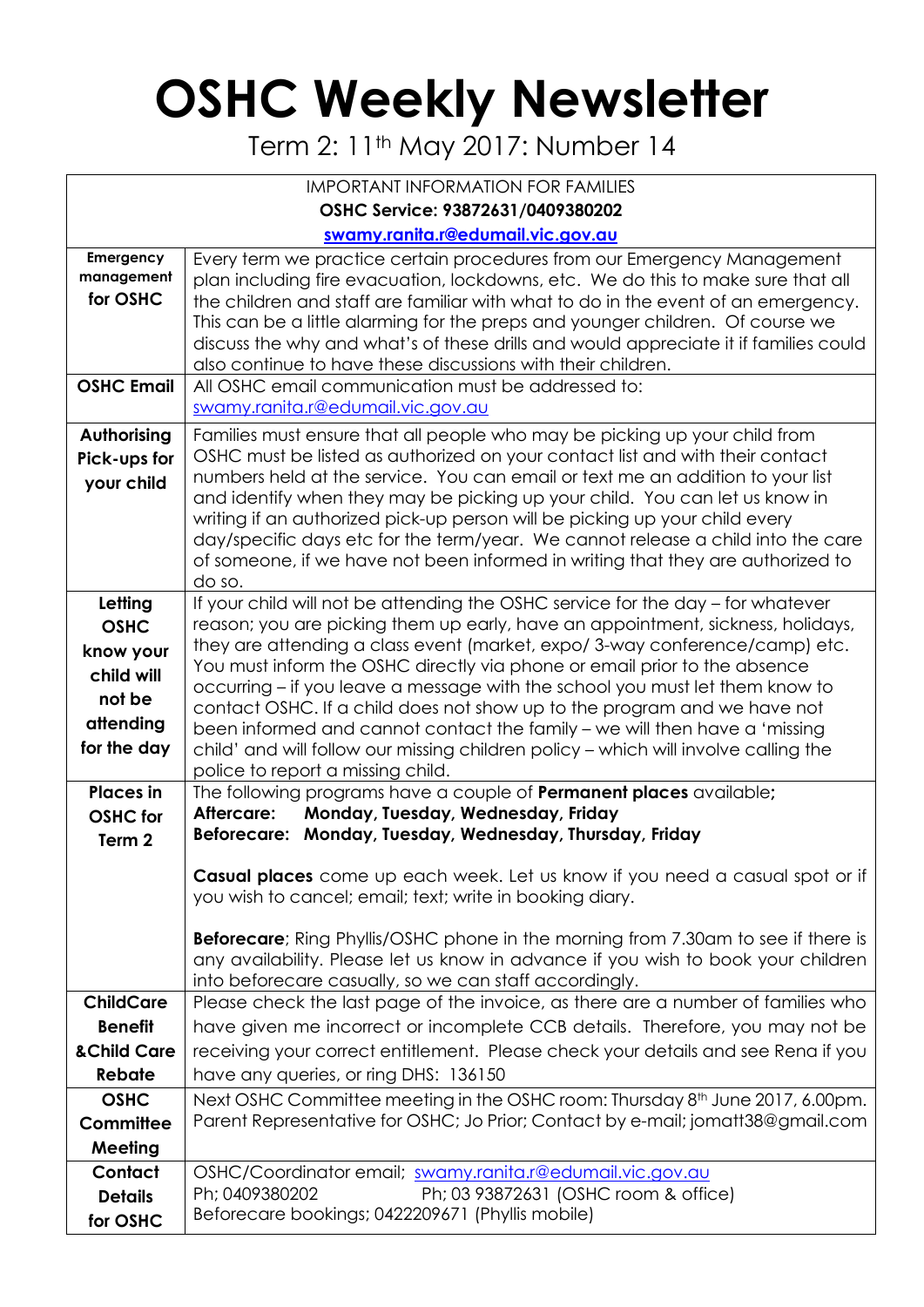| , Rena will respond to all OSHC Communication between 10.30am-6.00pm Mon-Fri      |
|-----------------------------------------------------------------------------------|
| during school Terms only.  Emergency Beforecare requests will be taken by Phyllis |
| from 7.30-9.00am Mon-Fri, school terms only.                                      |

## **Weekly Aftercare & Beforecare Program Plan**

## **Framework for School Age Care: Focus Outcomes;**

**1.'Children have a strong sense of identity'**

**2. 'Children are connected with and contribute to their world'**

**3. 'Children have a Strong Sense of Wellbeing'**

**4. 'Children are confident and involved learners'**

**5. 'Children are effective communicators'**

## **AFTERCARE**

| Day   | <b>Date</b>          | <b>Activity</b> |                                                      |
|-------|----------------------|-----------------|------------------------------------------------------|
|       |                      | Glenda:         | Colourfuls/master chef/skipping                      |
|       |                      | Rusty:          | two Touch                                            |
|       |                      | Indiana:        | Wheels: Protective gear must be worn                 |
| Mon   | 15 <sup>th</sup> May | Hayfa:          | Origami Paper Planes                                 |
|       |                      | Paul:           | Art Club; Ink drawings & Self Portraits              |
|       |                      | Olivia:         | <b>DIY Puzzles</b>                                   |
|       |                      | Rowena:         | Craft                                                |
|       |                      | Harri:          | Calligraphy with Pen knibs & Ink                     |
|       |                      | Rusty:          | <b>AFL</b>                                           |
|       |                      | Indiana:        | <b>AFL</b>                                           |
| Tues  | 16 <sup>th</sup> May | <b>Phyllis:</b> | Gymnastics in Hall                                   |
|       |                      | Paul:           | Art Club: Mother's Day Creations Cards & Silhouettes |
|       |                      | Olivia:         | Superheroes                                          |
|       |                      | Rowena:         | Craft                                                |
|       |                      | Glenda:         | Colourfuls/Master Chef/Skipping                      |
|       |                      | <b>Rusty:</b>   | <b>Hall Games</b>                                    |
|       |                      | Harri:          | Sewing Club; Animal Sleeping Masks                   |
|       |                      | Justine:        | <b>Miniature Cardboard Houses</b>                    |
| Wed   | 17th May             | Paul:           | Art Room; Art Club - Sun Print & Self portraits      |
|       |                      | Indiana:        | <b>Hall Games</b>                                    |
|       |                      | Olivia:         | Library Club                                         |
|       |                      | Rowena:         | Art & Craft                                          |
|       |                      | <b>Phyllis:</b> | Science Lab; Slime                                   |
|       |                      | Harri:          | Oil Pastel Rubbings                                  |
|       |                      | Hayfa:          | <b>Outside Games</b>                                 |
|       |                      | Glenda:         | Cooking Club; Berry Muffins                          |
|       | 18th May             | Indiana:        | Handball                                             |
| Thurs |                      | Meg:            | Drama, singing, gym                                  |
|       |                      | Rusty:          | Sing-star                                            |
|       |                      | Justine:        | Paper Clay                                           |
|       |                      | Rowena:         | <b>Outdoor Games</b>                                 |
| Fri   | 19th May             | Indiana:        | <b>Ball Tiggy</b>                                    |